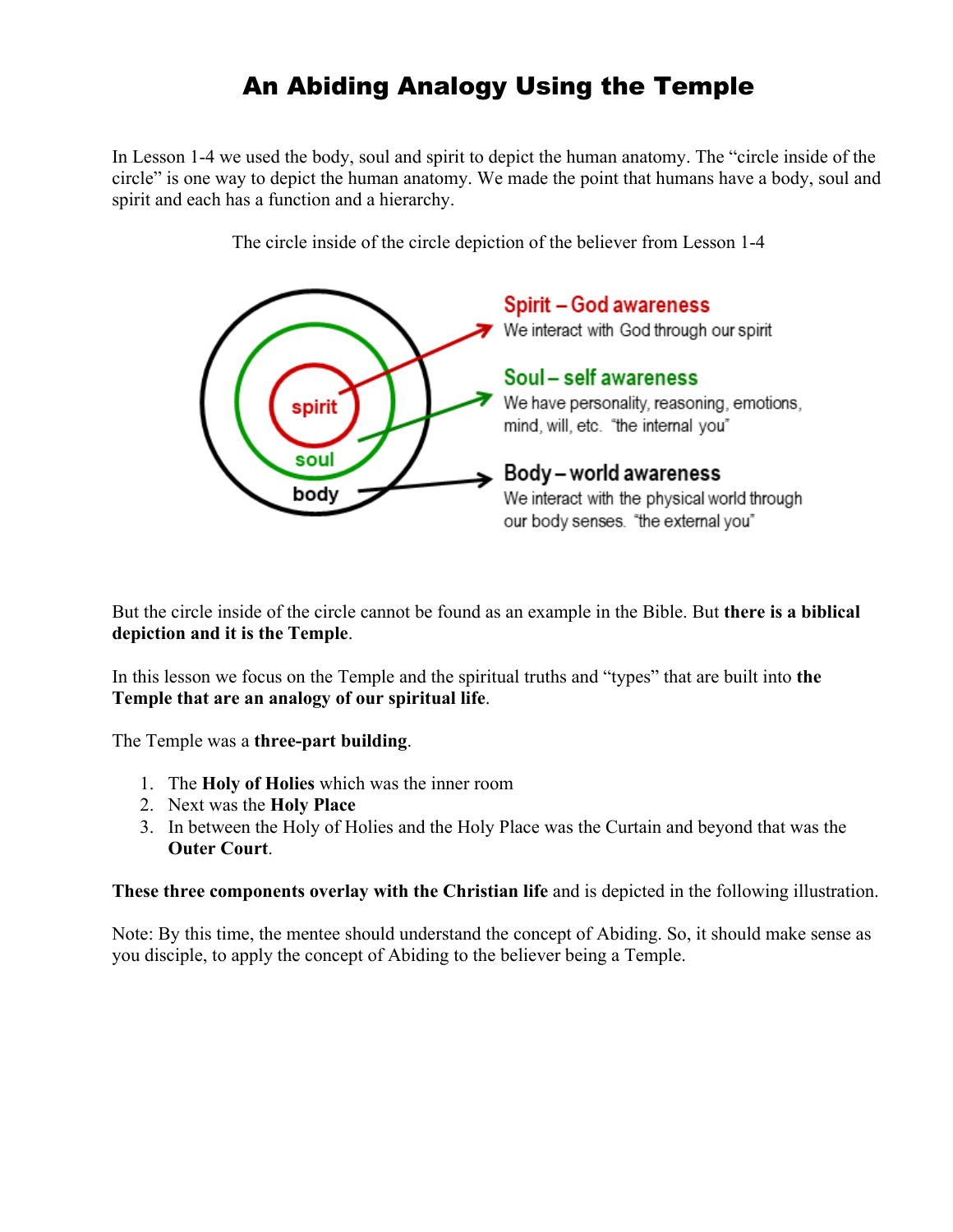# Temple Analogy Diagram

#### Walking in Fellowship with the Holy

Spirit Abiding in Christ Walking in His Light



#### **THE HOLY SPIRIT IS PRODUCING HIS FRUIT**

**Illustration** – Imagine a reflection in a calm lake. Sin acts like a pebble that is dropped into the water and distorts the reflection.

**Illustration** – Sin is like dirt in an otherwise glass of pure clean water.

**Sin is** *"anything that displeases God."*

#### Out of Fellowship with the Holy Spirit

Allowing the Human Nature to Reign Walking in Spiritual Darkness



CAN EXPECT ONLY WOOD, HAY AND STUBBLE

I must stay alert for on-going **symptoms** of being out of fellowship, such as:

**stumbling, impatience, anxiety, lack of peace, sense of defeat, dissatisfaction, striving, complaining, worry, frustration, anger, irritability**

© Copyright 2021 - Discipler Training Int'l; Box 61911; Reno, NV 89506; [www.disciplers.org](http://www.disciplers.org/)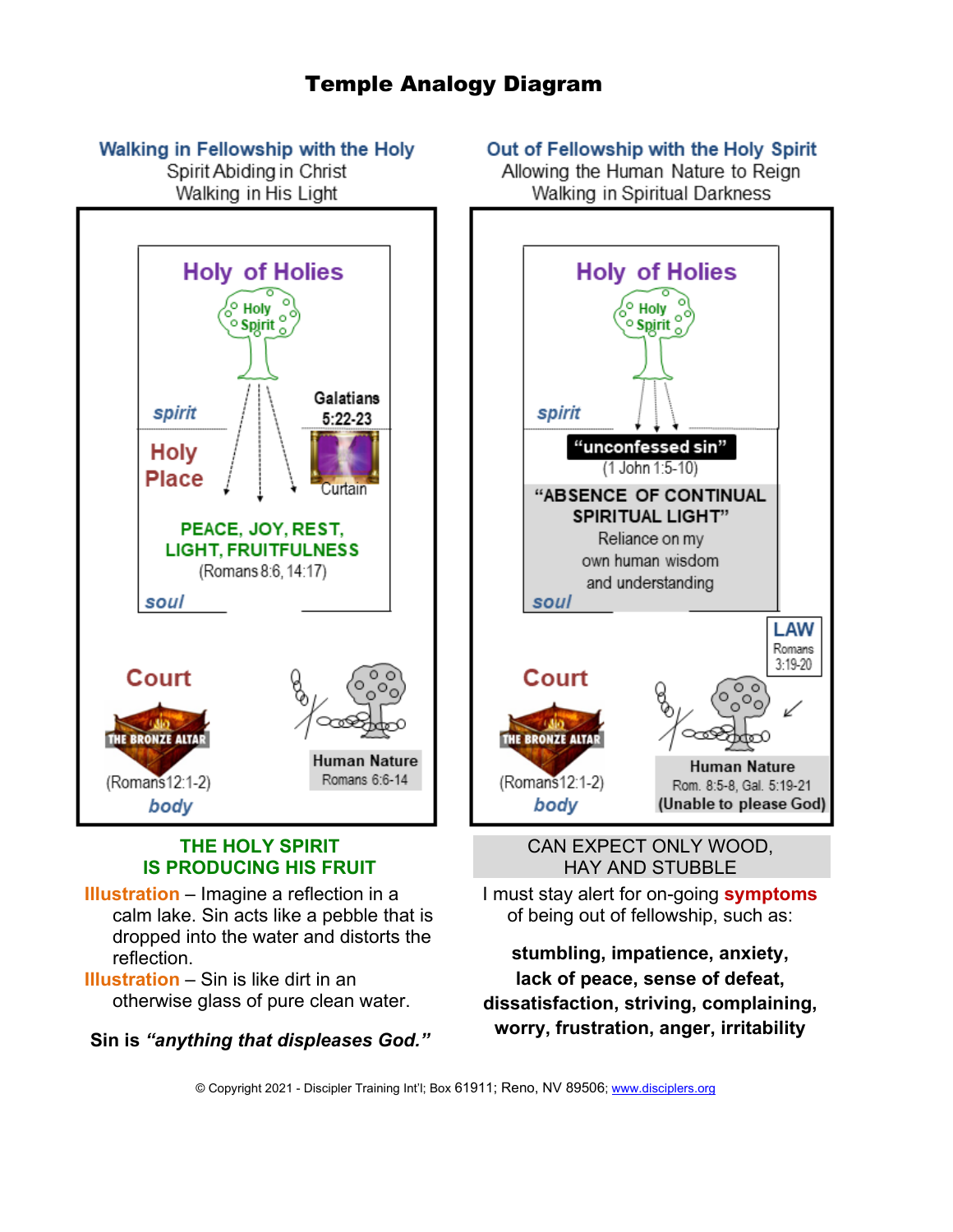### Explanation of the Temple Diagram

The left-hand column represents walking with the Holy Spirit or abiding in Christ and walking in His life.

The right-hand column represents a believer who is out of fellowship with the Holy Spirit, relying on their human nature, walking in spiritual darkness and allowing the human nature to rein in their life.

When there is unconfessed sin it is like putting up the veil between the Holy of Holies and the Holy Place. It doesn't affect our salvation because the Holy Spirit is still there, and He is the guarantee of our salvation. But it does affect our fellowship or abiding and our availability and usefulness to the Holy Spirit so that He can produce His fruit through our lives.

# Verses Related to the Temple Illustration

#### 1. Jesus was a temple of `God on earth, and so is each true believer.

- John 2:19-21 Jesus answered, "Destroy this sanctuary, and I will raise it up in three days." Therefore the Jews said, "This sanctuary took 46 years to build, and will You raise it up in three days?" But He was speaking about **the sanctuary of His body**.
- 1 Cor. 3:16 Don't you yourselves know that **you are God's sanctuary** and that the Spirit of God lives in you?
- 1 Cor. 6:19-20 Don't you know that **your body is a sanctuary** of the Holy Spirit who is in you, whom you have from God? You are not your own, for you were bought at a price. Therefore glorify God in your body.
- 2 Cor. 6:16 … For **we are the sanctuary** of the living God, as God said: I will dwell **among** them and walk among them, and I will be their God, and they will be My people.

#### 2. God dwells in every Christian as His temple. Now every believer, as a priest, can enter His presence and commune with Him. (See also  $Ex. 30:6-8$ )

Matt. 27:50-51 Jesus shouted again with a loud voice and gave up His spirit. Suddenly, **the curtain of the sanctuary was split in two from top to bottom**;…

- Eph. 2:18-22 … you are … fellow citizens with the saints, and members of God's household, built on the foundation of the apostles and prophets, with Christ Jesus Himself as the cornerstone. The whole building, being put together by Him, grows into **a holy sanctuary in the Lord**. You also are being built together **for God's dwelling in the Spiri**t.
- Heb. 9:1-7 … For a tabernacle was set up, and in the first room, which is called **the holy place**, were the lampstand, the table, and the presentation loaves. Behind the second curtain, the tabernacle was called the **most holy place**. It contained the gold altar of incense and the ark of the covenant, covered with gold on all sides, in which there was a gold jar containing the manna, Aaron's staff that budded, and the tablets of the covenant. The cherubim of glory were above it overshadowing the mercy seat. It is not possible to speak about these things in detail right now. With these things set up this way, the priests enter the first room repeatedly, performing their ministry. But the high priest alone enters the second room, and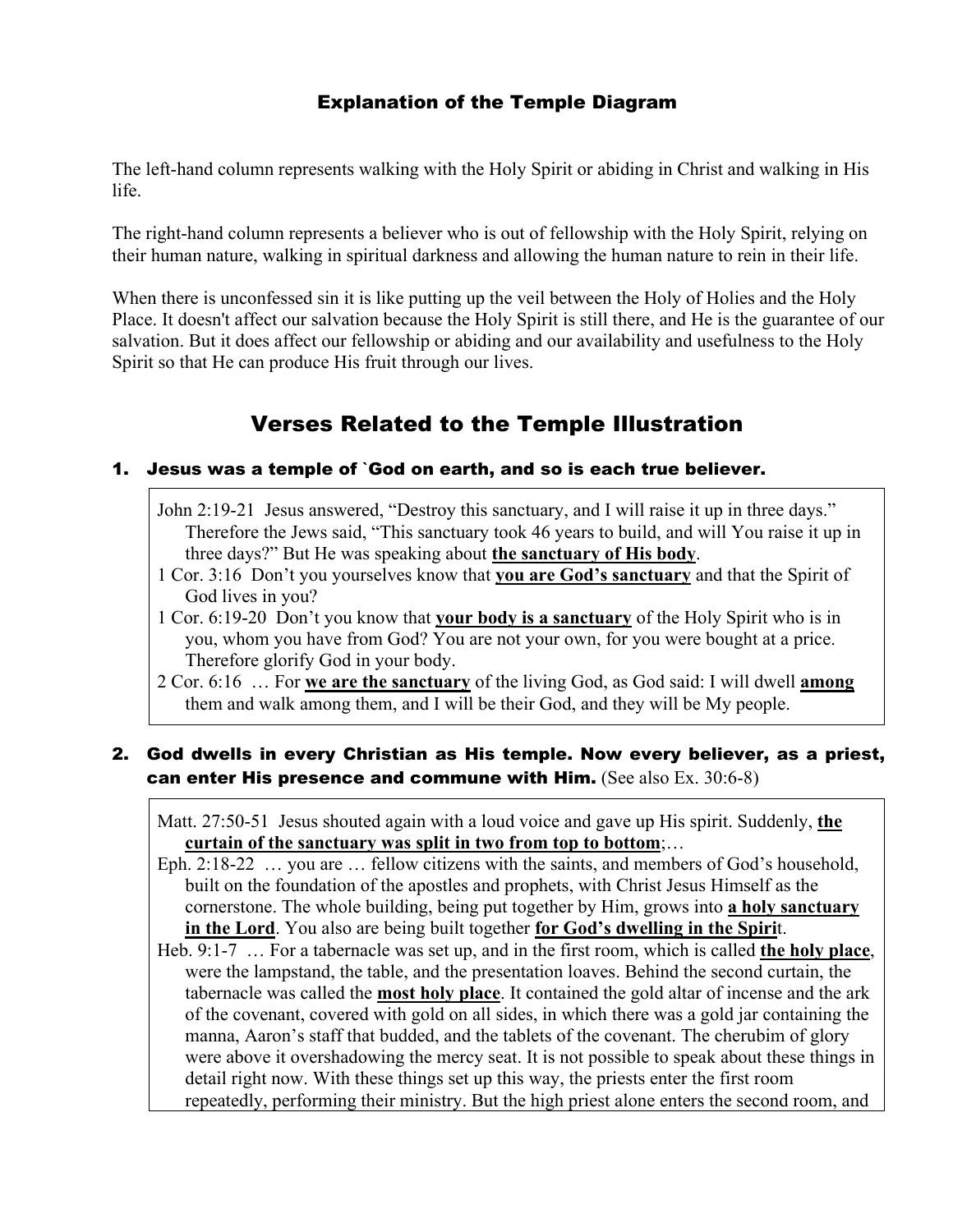he does that only once a year, and **never without blood**, which he offers for himself and for the sins of the people committed in ignorance.

- Heb. 10:19-22 Therefore, brothers, since we have boldness **to enter the sanctuary** through the blood of Jesus, by a new and living way He has opened for us **through the curtain (that is, His flesh)**, and since we have a great high priest over the house of God, **let us draw near** with a true heart in full assurance of faith, our hearts sprinkled clean from an evil conscience and our bodies washed in pure water.
- Heb 13:10,15,16 **We have an altar** from which those who serve the tabernacle do not have a right to eat. Therefore, through Him **let us continually offer up to God a sacrifice of praise**, that is, the fruit of our lips that confess His name. Don't neglect to do what is good and to share, for God is pleased with **such sacrifices**.
- 1 Peter 2:5,9 … you yourselves, as living stones, are being built into a spiritual house for a holy priesthood to offer spiritual sacrifices acceptable to God through Jesus Christ. But you are a chosen race, **a royal priesthood**, a holy nation, a people for His possession, so that you may proclaim the praises of the One who called you out of darkness into His marvelous light.

### 3. He should be producing fruit in / through me.

Rom. 8:6 For the mind-set of the flesh is death **["absence of life"]**, but the mind-set of the Spirit is **life** and **peace**.

Rom. 14:17 for the kingdom of God is … **righteousness**, **peace**, and **joy** in the Holy Spirit. Gal. 5:22-23 But **the fruit of the Spirit** is love, joy, peace, patience, kindness, goodness, faith, gentleness, self-control. Against such things there is no law.

#### 4. His "light" should shine through me.

- Matt. 5:14-16 "**You are the light of the world**. A city situated on a hill cannot be hidden. No one lights a lamp and puts it under a basket, but rather on a lampstand, and it gives light for all who are in the house. In the same way, **let** your light shine before men, so that they may see your good works and give glory to your Father in heaven.
- 2 Cor. 4:6-11 For God who said, "Let light shine out of darkness," has **shone in our hearts** to give the light of the knowledge of God's glory in the face of Jesus Christ. Now we have **this treasure in clay jars**, so that this extraordinary power may be from God and not from us.… We always carry the death of Jesus in our body, so that **the life of Jesus** may also be revealed in our body. For we who live are always given over to death because of Jesus, so that Jesus' life may also be **revealed in our mortal flesh**.
- Eph. 5:8-13 For you were once darkness, but now you are light in the Lord. Walk as **children of light** — for the **fruit of the light** results in all goodness, righteousness, and truth discerning what is pleasing to the Lord.
- 1 John 2:8-11 ... The one who says he is in the light but hates his brother is in the darkness until now. The one who loves his brother **remains in the light**, and there is no cause for stumbling in him. But the one who hates his brother is in the darkness, **walks in the darkness**, and doesn't know where he's going, because the darkness has blinded his eyes.